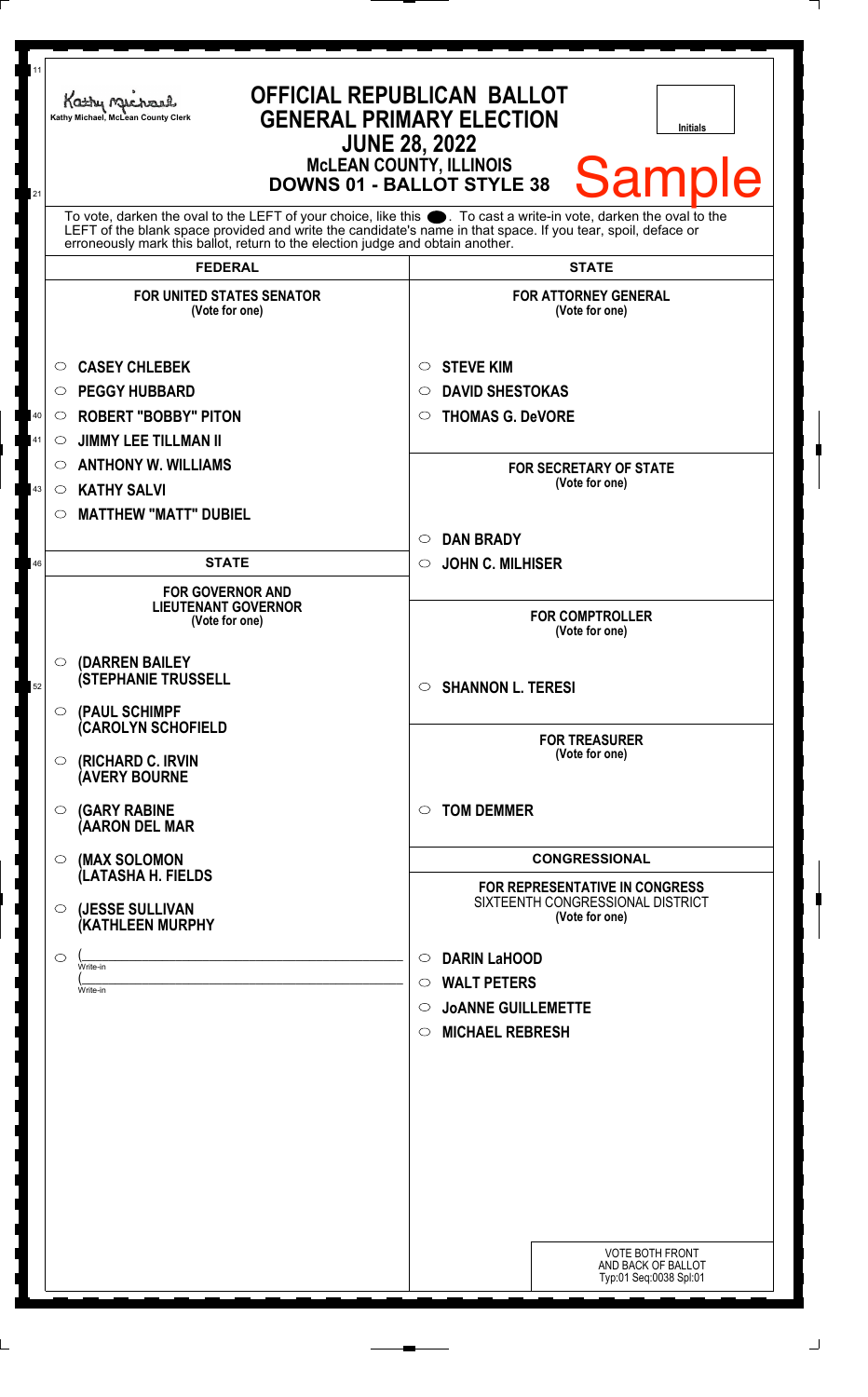|                                                                                                                 | <b>OFFICIAL REPUBLICAN BALLOT - GENERAL PRIMARY ELECTION - JUNE 28, 2022</b>                                                                                                                             |
|-----------------------------------------------------------------------------------------------------------------|----------------------------------------------------------------------------------------------------------------------------------------------------------------------------------------------------------|
| <b>LEGISLATIVE</b>                                                                                              | <b>JUDICIAL</b>                                                                                                                                                                                          |
| <b>FOR STATE SENATOR</b><br>FORTY-FOURTH LEGISLATIVE DISTRICT<br>(Vote for one)                                 | FOR JUDGE OF THE CIRCUIT COURT<br>ELEVENTH JUDICIAL CIRCUIT<br>(To fill the vacancy of the Hon. Scott Drazewski)<br>(Vote for one)                                                                       |
| $\circ$ SALLY J. TURNER                                                                                         | <b>CARLA BARNES</b><br>$\circ$                                                                                                                                                                           |
| <b>REPRESENTATIVE</b>                                                                                           |                                                                                                                                                                                                          |
| <b>FOR REPRESENTATIVE</b><br>IN THE GENERAL ASSEMBLY<br>EIGHTY-EIGHTH REPRESENTATIVE DISTRICT<br>(Vote for one) | FOR JUDGE OF THE CIRCUIT COURT<br>ELEVENTH JUDICIAL CIRCUIT<br>(To fill the vacancy of the Hon. Paul G. Lawrence)<br>(Vote for one)                                                                      |
| <b>DAN CAULKINS</b><br>$\circ$                                                                                  | <b>DON KNAPP</b><br>O                                                                                                                                                                                    |
|                                                                                                                 | <b>AMY McFARLAND</b><br>$\circ$                                                                                                                                                                          |
| <b>COUNTY</b>                                                                                                   |                                                                                                                                                                                                          |
| <b>FOR COUNTY CLERK</b><br>(Vote for one)                                                                       | <b>PRECINCT</b>                                                                                                                                                                                          |
|                                                                                                                 | FOR PRECINCT COMMITTEEPERSON<br>DOWNS 01<br>(Vote for one)                                                                                                                                               |
| <b>KATHY MICHAEL</b><br>$\bigcirc$                                                                              |                                                                                                                                                                                                          |
|                                                                                                                 | <b>NO CANDIDATE</b>                                                                                                                                                                                      |
| <b>FOR COUNTY TREASURER</b><br>(Vote for one)                                                                   | <b>PUBLIC QUESTION(S)</b>                                                                                                                                                                                |
|                                                                                                                 | <b>RANDOLPH TOWNSHIP</b>                                                                                                                                                                                 |
| <b>REBECCA C. McNEIL</b><br>$\bigcirc$                                                                          | <b>FIRE PROTECTION DISTRICT</b>                                                                                                                                                                          |
|                                                                                                                 | Shall the Randolph Township Fire Protection District levy a<br>special tax at a rate not to exceed .10% of the value of all                                                                              |
| <b>FOR COUNTY SHERIFF</b><br>(Vote for one)                                                                     | taxable property within the district as equalized or<br>assessed by the Department of Revenue for the purpose of<br>providing funds to pay for the costs of emergency and<br>rescue crews and equipment? |
| <b>MATT LANE</b><br>$\circ$                                                                                     | $\circ$ YES<br>$\circ$                                                                                                                                                                                   |
| <b>REGIONAL OFFICE</b><br>OF EDUCATION                                                                          | <b>NO</b>                                                                                                                                                                                                |
| FOR REGIONAL SUPERINTENDENT OF SCHOOLS<br>(DeWITT, LIVINGSTON, LOGAN AND McLEAN COUNTIES)<br>(Vote for one)     |                                                                                                                                                                                                          |
| <b>MARK E. JONTRY</b><br>$\circ$                                                                                |                                                                                                                                                                                                          |
| <b>COUNTY BOARD</b>                                                                                             |                                                                                                                                                                                                          |
| <b>FOR COUNTY BOARD MEMBER</b><br><b>COUNTY BOARD DISTRICT 2</b><br>(Vote for not more than two)                |                                                                                                                                                                                                          |
|                                                                                                                 |                                                                                                                                                                                                          |
| <b>BILL FRIEDRICH</b><br>$\circ$<br><b>JAMES SOELDNER</b>                                                       |                                                                                                                                                                                                          |
| $\circ$<br><b>TYLER BAHAN</b><br>$\circ$                                                                        |                                                                                                                                                                                                          |
|                                                                                                                 |                                                                                                                                                                                                          |
|                                                                                                                 | YOU HAVE NOW<br><b>COMPLETED VOTING</b>                                                                                                                                                                  |
|                                                                                                                 | <b>VOTE BOTH FRONT</b>                                                                                                                                                                                   |
|                                                                                                                 | AND BACK OF BALLOT<br>Typ:01 Seq:0038 Spl:01                                                                                                                                                             |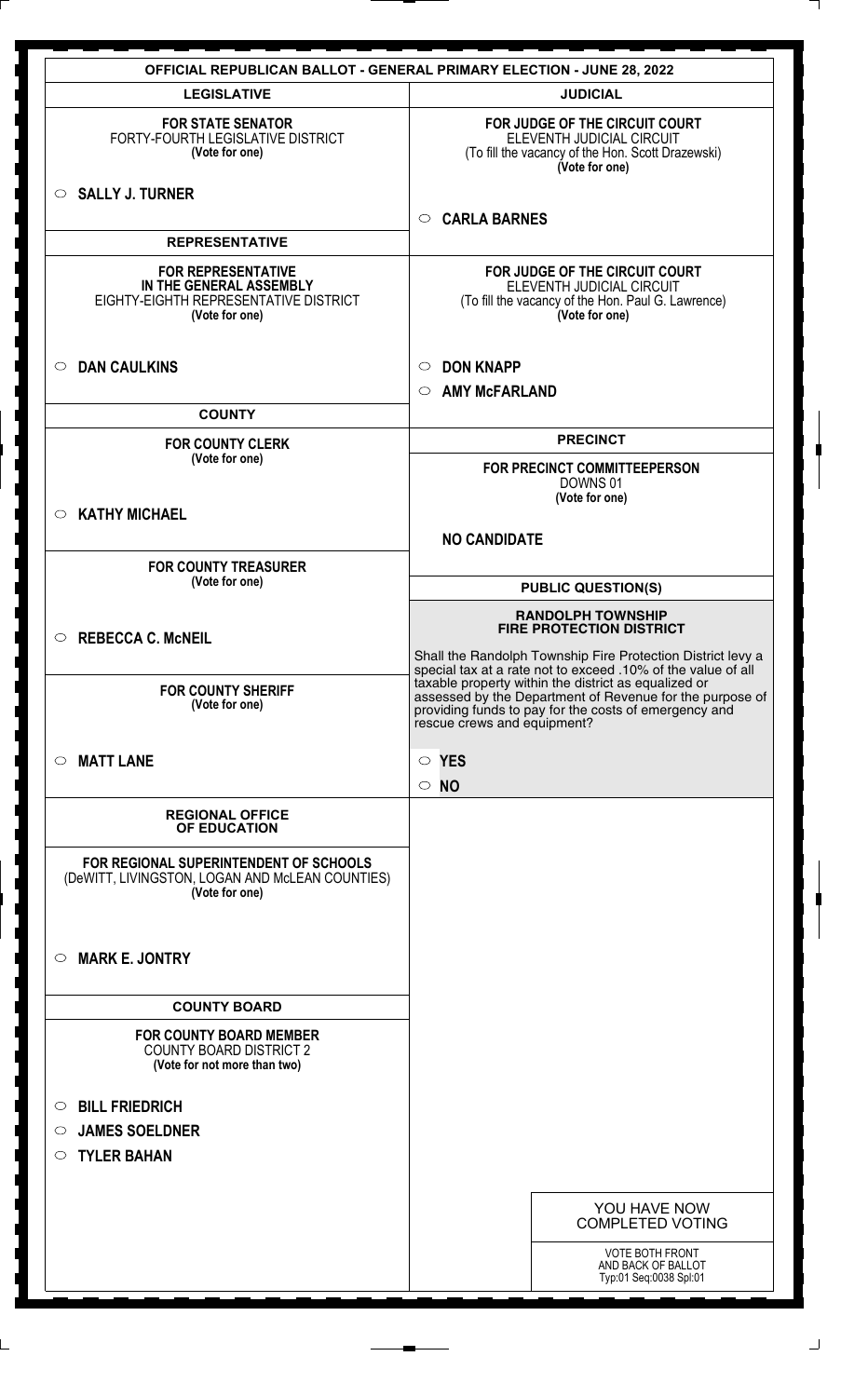| 11<br>21 | Kathy Michael<br>Kathy Michael, McLean County Clerk                                                                                                                                                                                                                                                                 | <b>OFFICIAL REPUBLICAN BALLOT</b><br><b>GENERAL PRIMARY ELECTION</b><br><b>Initials</b><br><b>JUNE 28, 2022</b><br>Sample<br>MCLEAN COUNTY, ILLINOIS<br>DOWNS 01 - BALLOT STYLE 39 |
|----------|---------------------------------------------------------------------------------------------------------------------------------------------------------------------------------------------------------------------------------------------------------------------------------------------------------------------|------------------------------------------------------------------------------------------------------------------------------------------------------------------------------------|
|          | To vote, darken the oval to the LEFT of your choice, like this ●. To cast a write-in vote, darken the oval to the<br>LEFT of the blank space provided and write the candidate's name in that space. If you tear, spoil, deface or<br>erroneously mark this ballot, return to the election judge and obtain another. |                                                                                                                                                                                    |
|          | <b>FEDERAL</b>                                                                                                                                                                                                                                                                                                      | <b>STATE</b>                                                                                                                                                                       |
|          | <b>FOR UNITED STATES SENATOR</b><br>(Vote for one)                                                                                                                                                                                                                                                                  | <b>FOR ATTORNEY GENERAL</b><br>(Vote for one)                                                                                                                                      |
|          | <b>CASEY CHLEBEK</b>                                                                                                                                                                                                                                                                                                | <b>STEVE KIM</b><br>O                                                                                                                                                              |
|          | <b>PEGGY HUBBARD</b><br>$\circ$                                                                                                                                                                                                                                                                                     | <b>DAVID SHESTOKAS</b><br>O                                                                                                                                                        |
| 40       | <b>ROBERT "BOBBY" PITON</b><br>$\circ$                                                                                                                                                                                                                                                                              | <b>THOMAS G. DeVORE</b><br>$\circ$                                                                                                                                                 |
| 41       | <b>JIMMY LEE TILLMAN II</b><br>$\circ$                                                                                                                                                                                                                                                                              |                                                                                                                                                                                    |
|          | <b>ANTHONY W. WILLIAMS</b><br>$\circ$                                                                                                                                                                                                                                                                               | <b>FOR SECRETARY OF STATE</b>                                                                                                                                                      |
| 43       | <b>KATHY SALVI</b><br>$\circ$                                                                                                                                                                                                                                                                                       | (Vote for one)                                                                                                                                                                     |
|          | <b>MATTHEW "MATT" DUBIEL</b><br>$\circ$                                                                                                                                                                                                                                                                             |                                                                                                                                                                                    |
|          |                                                                                                                                                                                                                                                                                                                     | <b>DAN BRADY</b><br>$\circ$                                                                                                                                                        |
| 46       | <b>STATE</b>                                                                                                                                                                                                                                                                                                        | <b>JOHN C. MILHISER</b><br>$\circ$                                                                                                                                                 |
|          | <b>FOR GOVERNOR AND</b><br><b>LIEUTENANT GOVERNOR</b><br>(Vote for one)                                                                                                                                                                                                                                             | <b>FOR COMPTROLLER</b><br>(Vote for one)                                                                                                                                           |
|          | © (DARREN BAILEY<br><b>(STEPHANIE TRUSSELL</b>                                                                                                                                                                                                                                                                      | $\circ$ SHANNON L. TERESI                                                                                                                                                          |
| 53       | $\circ$ (PAUL SCHIMPF<br>(CAROLYN SCHOFIELD                                                                                                                                                                                                                                                                         |                                                                                                                                                                                    |
|          | <b>(RICHARD C. IRVIN</b><br>$\circ$<br><b>AVERY BOURNE</b>                                                                                                                                                                                                                                                          | <b>FOR TREASURER</b><br>(Vote for one)                                                                                                                                             |
|          | <b>(GARY RABINE</b><br>$\circ$<br>(AARON DEL MAR                                                                                                                                                                                                                                                                    | <b>TOM DEMMER</b><br>$\circ$                                                                                                                                                       |
|          | $\circ$ (MAX SOLOMON<br>(LATASHA H. FIELDS                                                                                                                                                                                                                                                                          | <b>CONGRESSIONAL</b>                                                                                                                                                               |
|          | (JESSE SULLIVAN<br>$\circ$<br>(KATHLEEN MURPHY                                                                                                                                                                                                                                                                      | <b>FOR REPRESENTATIVE IN CONGRESS</b><br>SIXTEENTH CONGRESSIONAL DISTRICT<br>(Vote for one)                                                                                        |
|          | $\circ$                                                                                                                                                                                                                                                                                                             | <b>DARIN LaHOOD</b><br>O                                                                                                                                                           |
|          | Write-in<br>Write-in                                                                                                                                                                                                                                                                                                | <b>WALT PETERS</b><br>$\circ$                                                                                                                                                      |
|          |                                                                                                                                                                                                                                                                                                                     | <b>JOANNE GUILLEMETTE</b><br>$\circ$                                                                                                                                               |
|          |                                                                                                                                                                                                                                                                                                                     | <b>MICHAEL REBRESH</b><br>$\circ$                                                                                                                                                  |
|          |                                                                                                                                                                                                                                                                                                                     |                                                                                                                                                                                    |
|          |                                                                                                                                                                                                                                                                                                                     |                                                                                                                                                                                    |
|          |                                                                                                                                                                                                                                                                                                                     |                                                                                                                                                                                    |
|          |                                                                                                                                                                                                                                                                                                                     |                                                                                                                                                                                    |
|          |                                                                                                                                                                                                                                                                                                                     |                                                                                                                                                                                    |
|          |                                                                                                                                                                                                                                                                                                                     |                                                                                                                                                                                    |
|          |                                                                                                                                                                                                                                                                                                                     |                                                                                                                                                                                    |
|          |                                                                                                                                                                                                                                                                                                                     |                                                                                                                                                                                    |
|          |                                                                                                                                                                                                                                                                                                                     | VOTE BOTH FRONT<br>AND BACK OF BALLOT<br>Typ:01 Seq:0039 Spl:01                                                                                                                    |
|          |                                                                                                                                                                                                                                                                                                                     |                                                                                                                                                                                    |